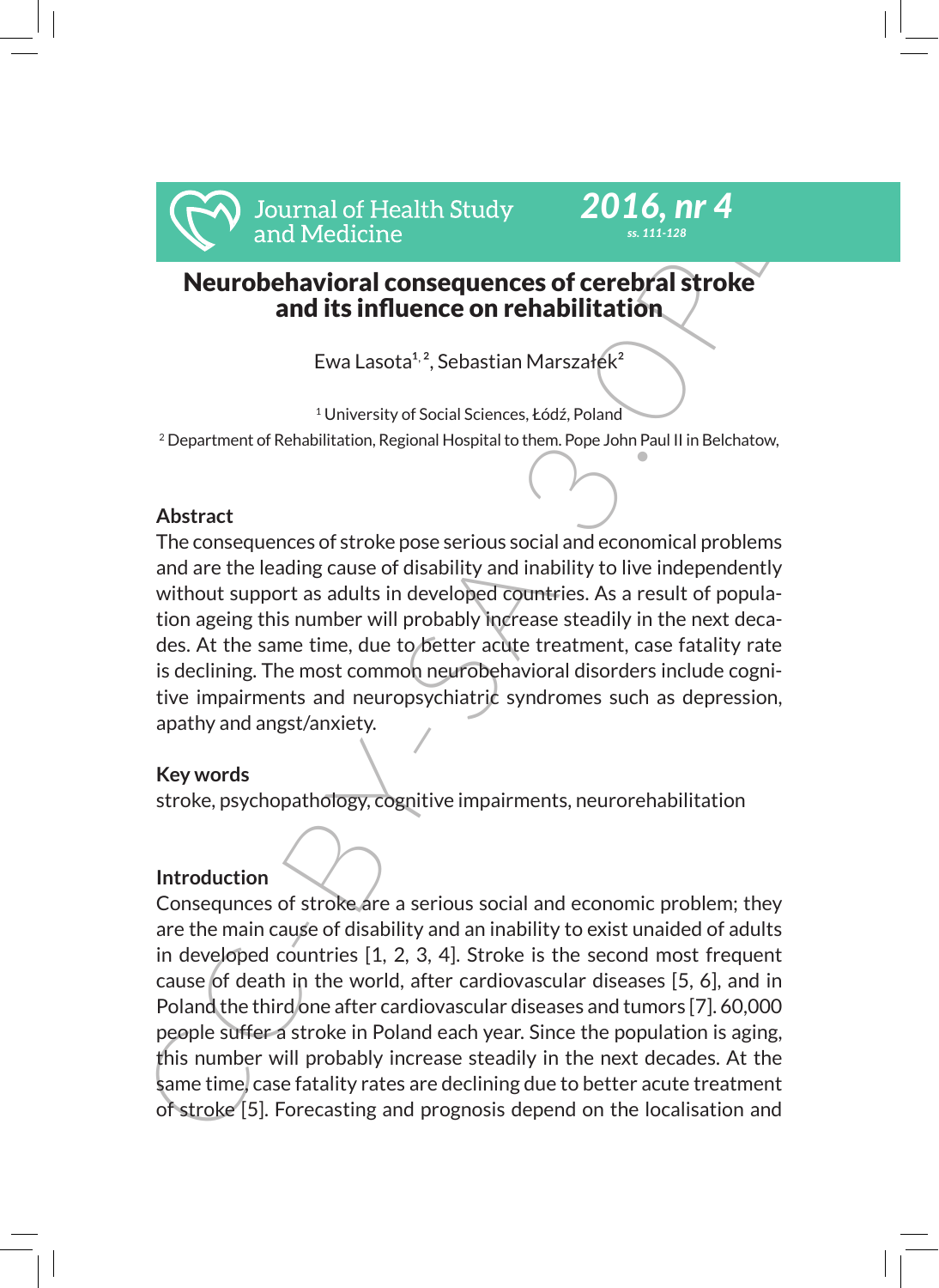focus of stroke, comorbidities, patient's prior stroke condition, nursing and rehabilitation quality in the first days of hospitalisation [8, 9].

The signs of stroke, among movement syndromes, sensory syndromes, speech and sight difficulties commonly associated with the celebral event, also include neuropsychological symptoms, whose occurence requires specialist procedures, and their omission may result in no effects in the rehabilitation process. The most common impairments after stroke are neurobehaviorual disorders which include cognitive impairments and neuropsychiatric syndromes (among others depression, apathy, fear [10, 11].

Psychopathological syndromes are common complications after stroke, and they may occur both in the early and late phase of stroke [12, 13, 14, 15].

The occurence of the below given syndromes present in the neurobehavioural syndromes have an impact on the rehabilitation process;

- memory impairments (eg. short and long-term, semantic, episodic),
- attention deficit,
- executive disfunctions,
- perception disturbances,
- restlessness and motor drive lowering,
- abstract thinking impairment,
- judgment impairment.

rocks or stroke, comorpolatites, pattents pirror stroke condition, nursing<br>and rehabilitation quality in the first days of hospitalisation [8, 9].<br>The signs of stroke, among movement syndcomes, sensory-syndroy<br>mes, speech These symptoms may be accompanied by: aphasia, apraxia, agnosia, alexia, acalculia, anosognosia [3, 16, 17]. The occurence of the symptoms menioned here makes the therapy longer and a late recovery, yet, on the other hand, their presence has raised the awarenes amongst therapists of the quiddity of the neurocognitive dysfunctions and the need for their imrovement. A model of conduct with a stroke patient has been worked out, in which there are diagnostic and treatment procedures and also rehabilitation procedures carried out at the same time. Early rehabilitation after stroke should be carried out as early as possible (1-2 days after the appearance of the condition). The procedures are defined in Helsingborg Declaration, which assumes that all patients in the acute phase of stroke have the right to access the rehabilitation services, without a pre-selection [7]. According to the WHO definition, rehabilitation is a complex set of measures that assist individuals, who experience physical or menatl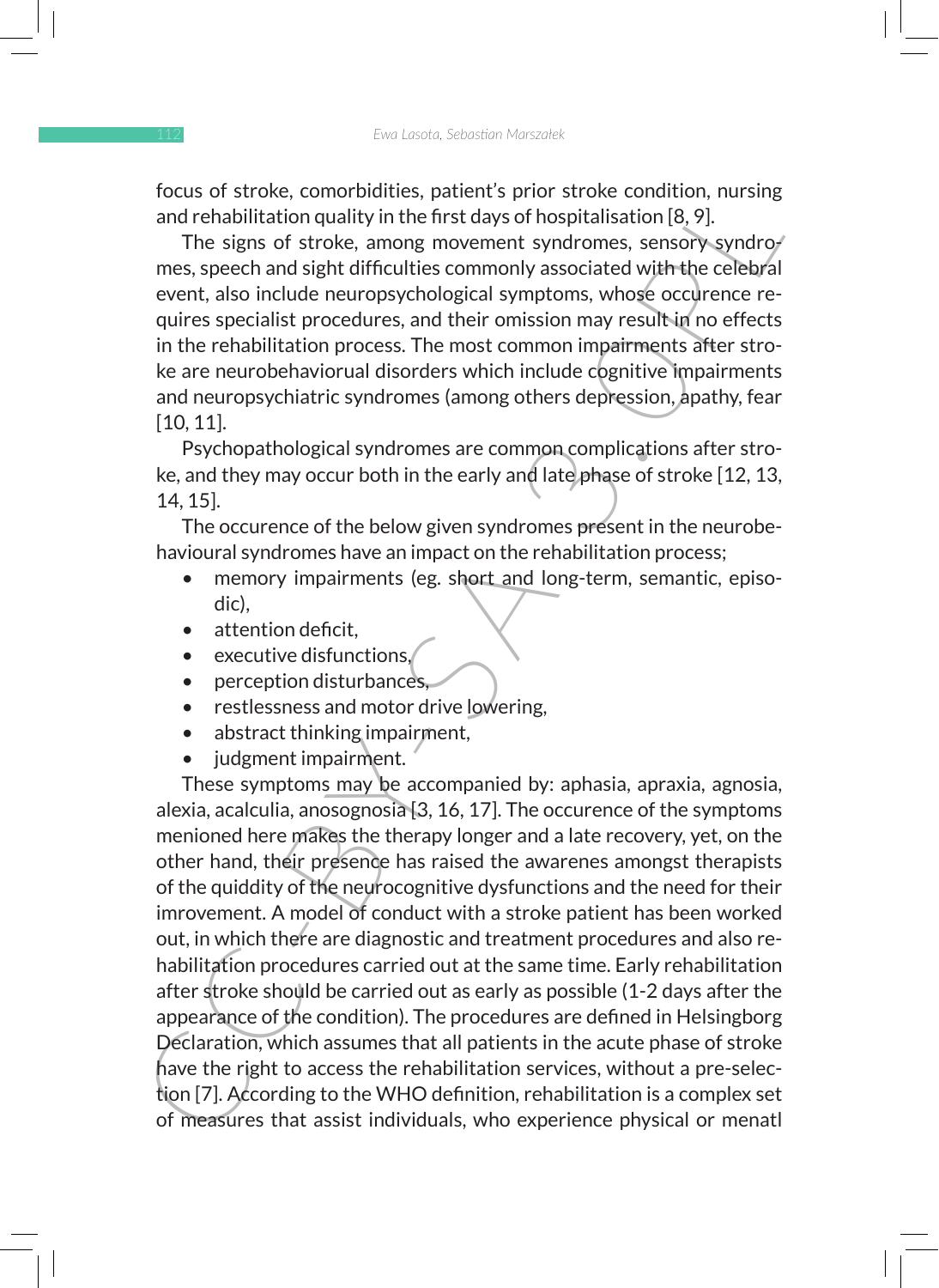disability, which aims to achieve and maintain optimum functioning, participation in the labour market, and civic life [4].

The term neurorehabilitation includes a wide range of revalidation procedures with patients with disabilities of the central nervous system [3]. This definition was popularised in the 80s of the last century when a significant progress took place in the basic and clinical sciences of CNS diseases. The development of modern medical techniques and research progress in neurobiology, neuropsychology are the basis for new strategies, including rehabilitational ones with neurogenic dysfunction patients. The theoretical basis of brain damage patient rehabilitation, regardles of the initial cause, is the brain plasticity.

#### **Neuroplasticity**

disability, when almos to achieve and maintain optimum functioning, par-<br>
disabiton in the labour market, and civic life [4].<br>
The term neurorehabilitation includes a wide range of revalidationy<br>
procedures with particles The term neuroplasticity was introdused into physiology by Polish scientist Jerzy Konorski in his monograph published in 1948. He understood this notion as an ability of neurons to undergo permanent changes during the learning process [18]. Fundamental mechanisms of biological nature have been recognised (relating to structural and functional changes in the CNS) as responsible for lessening the signs of the disease in the process of convalescence and therapy. Spontaneous wearing off of the deficits after some time after a stroke very often arises from the compensational neuroplasticity mechanism [19]. It includes the functional and structural changes, which are the basis for the compensation processes of disorders results. The withdrawal of the diaschisis symptoms, normalisation of biochemical changes (among others completing the missing neurotransmitters), the restoration of blood flow (reperfusion) in the ischemic area (penumbra) are listed among the functional changes [19]. The structural changes include the regeneration of the connections between neurons (synaptogenesis) and the growth of new axons (neurogenesis) [19]. Apart from a spontaneous dynamics of compensational neuroplasticity mechanisms, a process of modification of the condition of the neural network caused by behavioral influences is also triggered [20].

The recovery processes taking place in the brain sped up by the neurological treatment and the functional and structural changes being the effect of the neuropsychological activities interact. They create a possibility for the improvement in the patient's functioning thanks to the restoration and substitution of the disturbed functions, activation of extra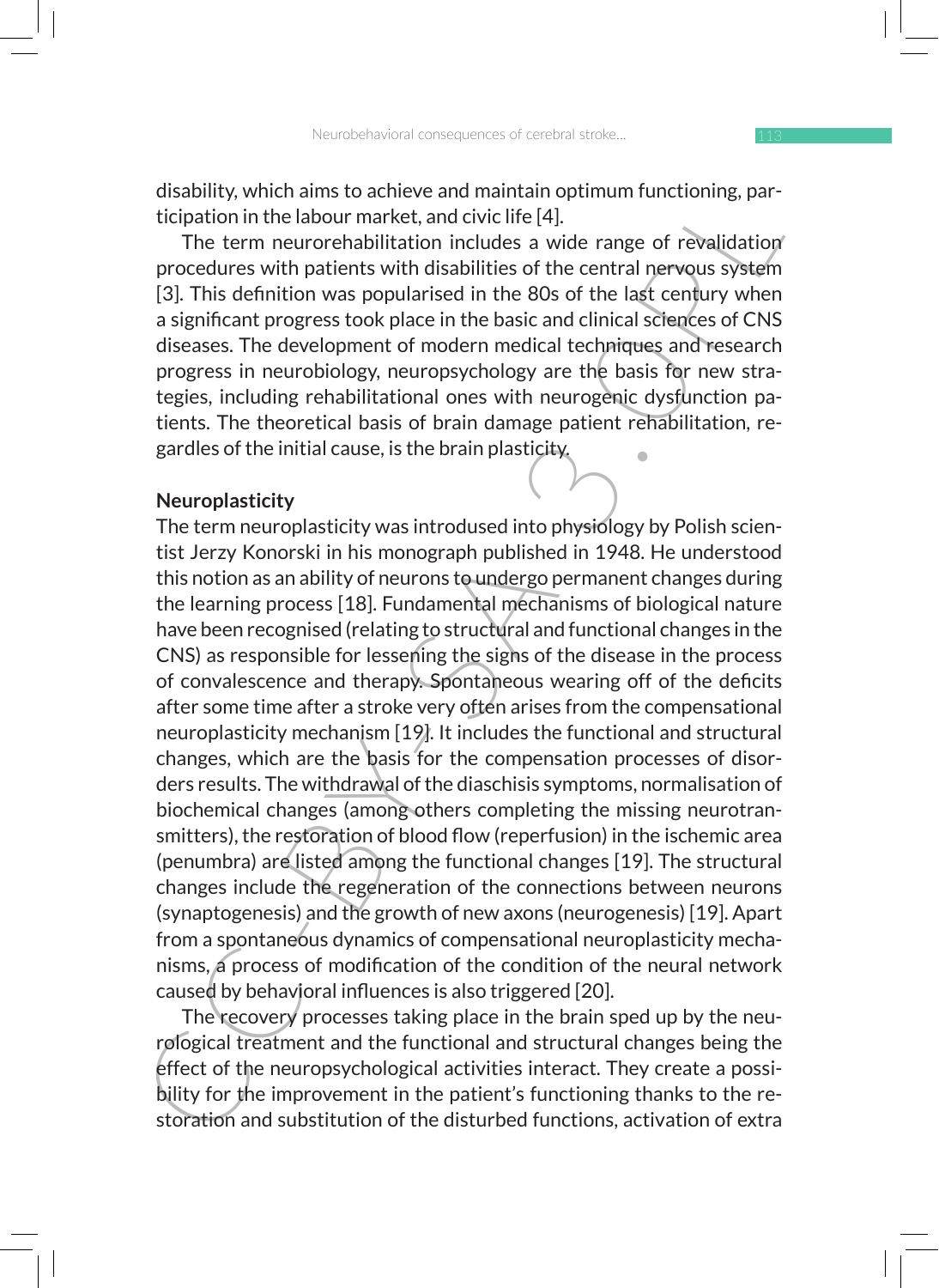afferentations, rebuilding of functions, reintegration of neural connections, switching on new ways of brain reserves use and optimisation of the neural network activity [20].

The body's reactions to the changes taking place in the environment are modified by the experience acquired throughout personal life. Two processes serve it – learning and memory. Both of the phenomena, as defined by neurobiology, may occur only in the nervous system [21, 22]. Learning is acquiring new information, that is creating an inner representation of experiences in the nervous system; whereas memory means retaining these representations in time with a possibility of using them in the neural processes [22, 23].

are remations, repoluting of trunctions, remetegration of neural connections, switching on new ways of brain reserves use and optimisation of<br>the neural network activity [20]. The body's reactions to the changes taking pla The processes of learning and memory are one of the most crucial expressions of the nervous system abilities to undergo plastic structural and functional changes. The effectiveness of these processes decreases with age, yet it does not disapear. Memory may be understood in categories of a specific group of neurons producing impulses according to the same pattern each time when activated. It is created due to a long-term potentiation [LTP]. It is a process, in which each time a given sequence of neurons produces an impulse, the connections between these neurons are strengthened. It is a result of the Hebbian Learning Rule: if an A cell axone constantly takes part in a B cell stimulation creating its activation, it makes a metabolic change in/one or in both cells leading to the increase in the activation efficiency of B by A [24, 25]. A range of kinds of memory has been distinguished and it is known that certain brain areas are more important for creation of a given kind of memory, and others less [22, 26]. We may consider memory in relation to the length of period for which memories are stored (immediate, operational, short-term, long--term), what kind of information one must remember (semantic, episodic, procedural), in relation to modality (verbal, visual), the method of information storing and updating, and the level of involvement of awareness at the retrival stage (declarative and nondeclarative) [27, 28]. The above classifications have been created by psychologists [22]. Short-term memory, from the perspective of neurochemists, lasting from a few to several dozen minutes, does not depend on protein syntheses and may be disrupted by electrical shocks. Long-term memory, dependent on protein syntheses, follows short-term memory and is not disturbed by electrical shocks [19].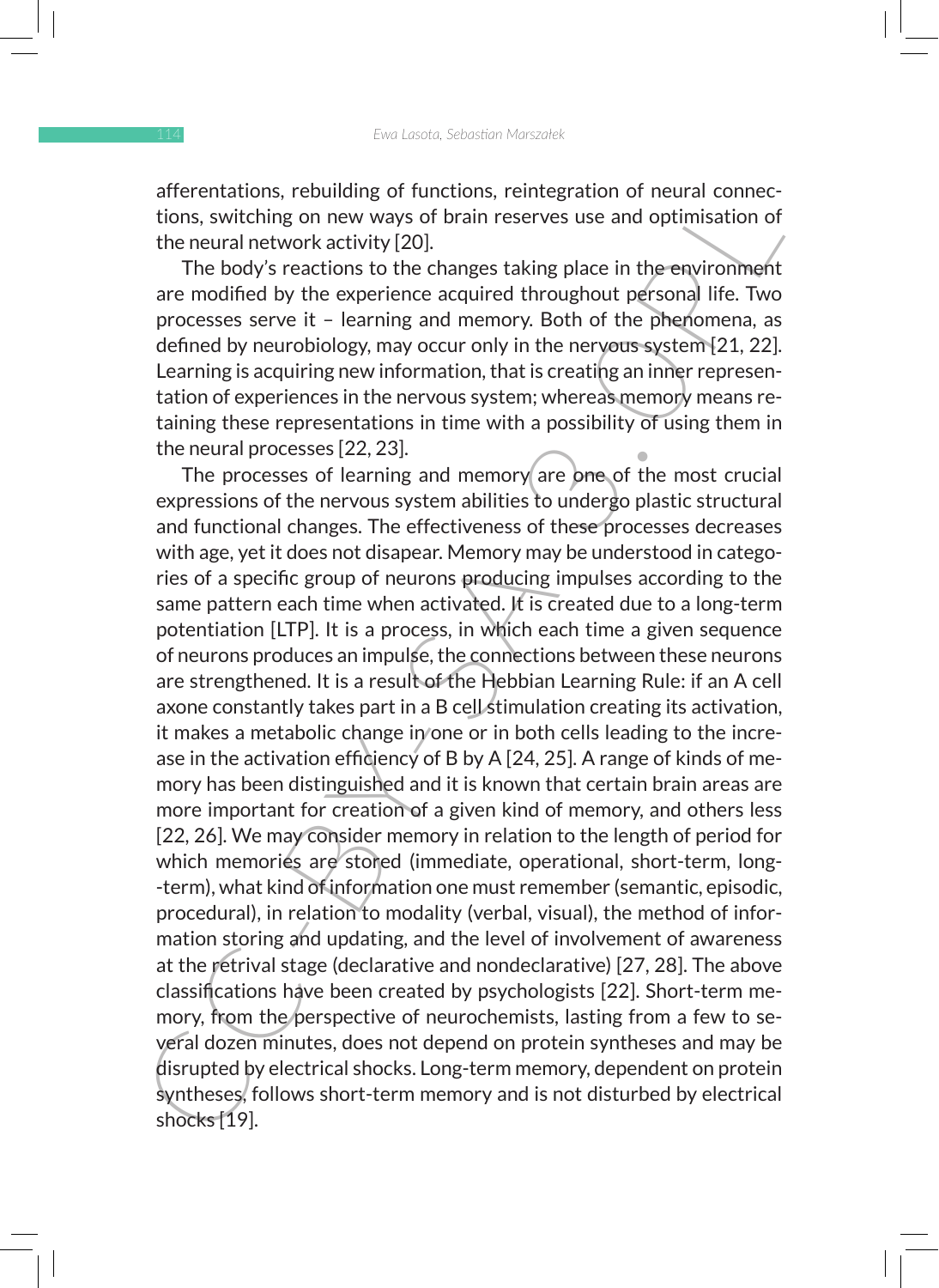Use to the nearl tissue damage with various factors the motory,<br>sensory and cognitive deficits are created. According to the clinical<br>experience, persons with cognitive impairments are very often more<br>helpess than motor de Due to the brain tissue damage with various factors the motory, sensory and cognitive deficits are created. According to the clinical experience, persons with cognitive impairments are very often more helpless than motor deficit persons. The assumption that the brain of an adult is characterised by a certain degree of plasticity ensuring at least a partial reconstruction of the impaired functions is the basis for realistic therapeutic optimism [29]. Poststroke cognitive impairments may accompany motor deficits, but they are very frequently the leading symptom of post-stroke psychopathological disorders [23, 13, 14].

### **Poststroke neurobehavioral disorders**

The signs of cognitive behavioral disorders resulting from brain dysfunctions are commonly of a chronic character; they may have a sudden onset, or grow slowly in a little specific way [30]. The brain damage consequences, mainly of a focal origin (stroke), present themselves in the following domains [31, 10, 32, 33].

- 1. Memory disorders (difficulties in remembering, storing and retrieving of information, confabulations).
- 2. Attention disorders (paying, splitting, selecting, processing speed).
- 3. Orientation disorders (difficulties in relating to time, space, self- -being).
- 4. Learning, comprehending and judgement disorders (depleted thinking, imprecise thinking, lack of planing and predicting capabilities, disorders in understanding abstract concepts ).
- 5. Emotion control weakening (pathological laughter, cry, extreme emotions).
- 6. Social competence deficits (recognising emotions, empathy).
- 7. Apathy and shallowing of emotions (limited experiencing of all emotions).
- 8. Behavioral initiation disorders (disorders of executive function, planning and decision taking, working memory, thinking flexibility).
- 9. Situation appropriateness assessment disorders and conduct adequacy disorders (lowering of personal appearance standards, keeping hygiene, sexual behaviour, language).
- 10. Difficulty to comprehend and formulate messages (aphasia).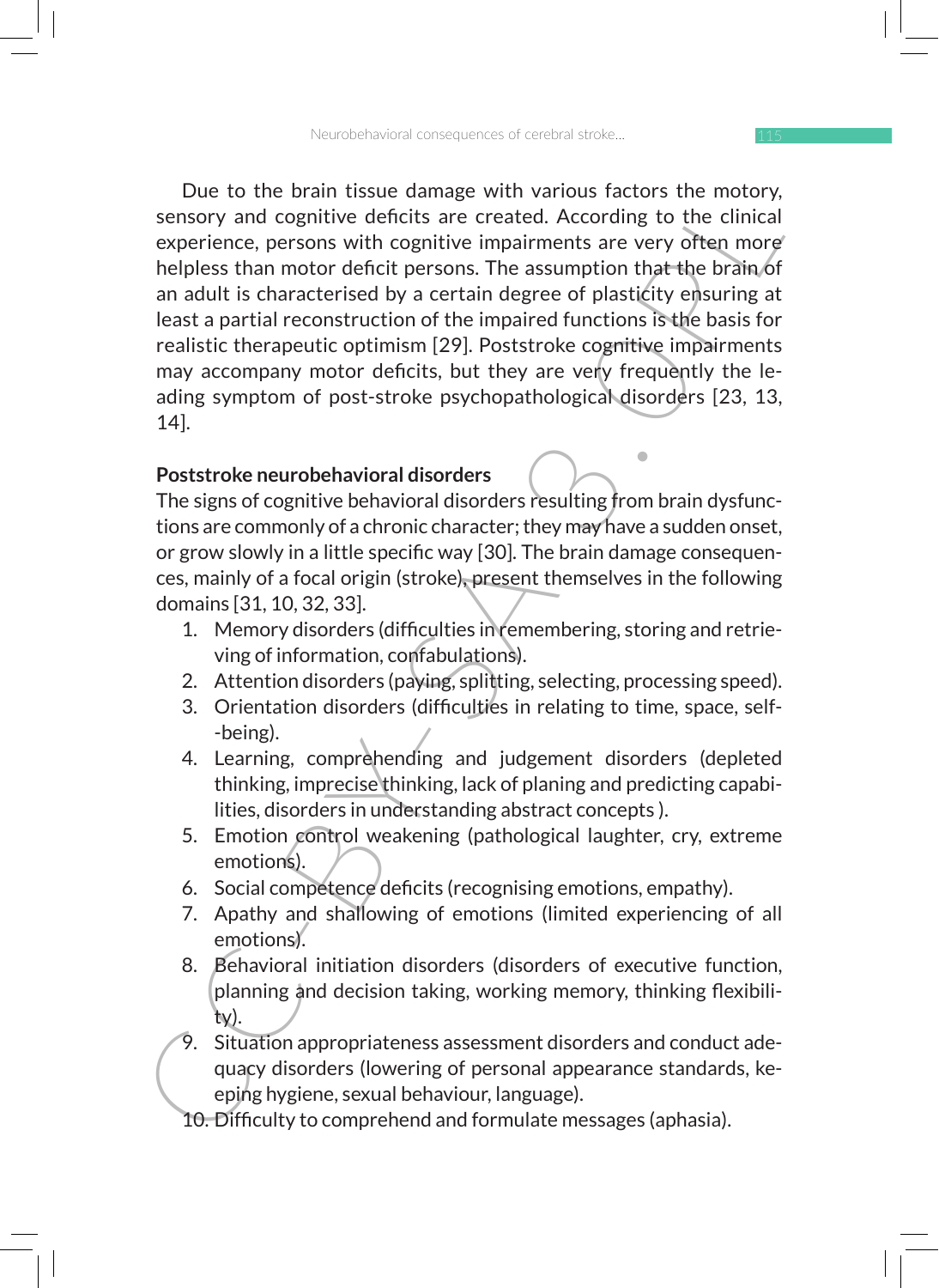11. Visual-spatial processing disorders (difficulties in visual-motor integration, graphomotor skills disorders, constructive skills disorders, praxia, gnosia).

11. Visual-spatial processing dissorders (umcutties in visual-motor in-<br>tegration, graphomotor skills disorders, constructive skills disorders, praxia, gnosia).<br>
ders, praxia, gnosia).<br>
The cognitive behavioral disorders, The cognitive behavioral disorders, neuropsychiatric syndromes and neuropsychological disorders [31] have appeared in the DSM-V clasification in a new category under the name "neurocognitive disorders". The new terminology replaces "organic psychic disorders" in the DSM- -III-R, and, respectively, "dementia, delirium, amnesia and other cognitive disorders" in the DSM-IV. It is worth considering that the word "organic" has been omitted in the DSM IV classification since it assumes incorrectly that "non-organic" psychic disorders have no biological basis [34]. The neurocognitive disorders include a group of which are clinically manifested in an acquired damage to the cognitive functions. These include [10]:

- delirium,
- deep neurocognitive impairtment syndromes (among others impairments caused by dementia, by a brain injury, by HIV virus infection, by pharmaceutical drugs),

mild cognitive impairments syndromes (other cognitive disturbances). Acute mental disorder which could appear both in the early and late phase of stroke, being the so-called acute condition in medicine, is delrium [13].

The symptoms of delinium are:

- decrease of attention sustainability in relation to external stimuli, focus of attention continual change with inadequate alternating attention,
- abnormal thinking, disorderly and disconnected speech,
- decrease of a wakefulness level, disorders of sleep-wake schedule,
- perception disorders, false interpretations, illusions, hallucinations,
- motor anxiety or decrease of motor drive,
- time and place disorientation, people's misrecognition,
- memory impairment, inability to learn new material and to retireve past events.

The disorders show soon, usually within a few hours or days; they have a variable intensity in twenty-four hours, with a frequent exacerbation of symptoms at night [30]. There are three types of delirium: hyperactive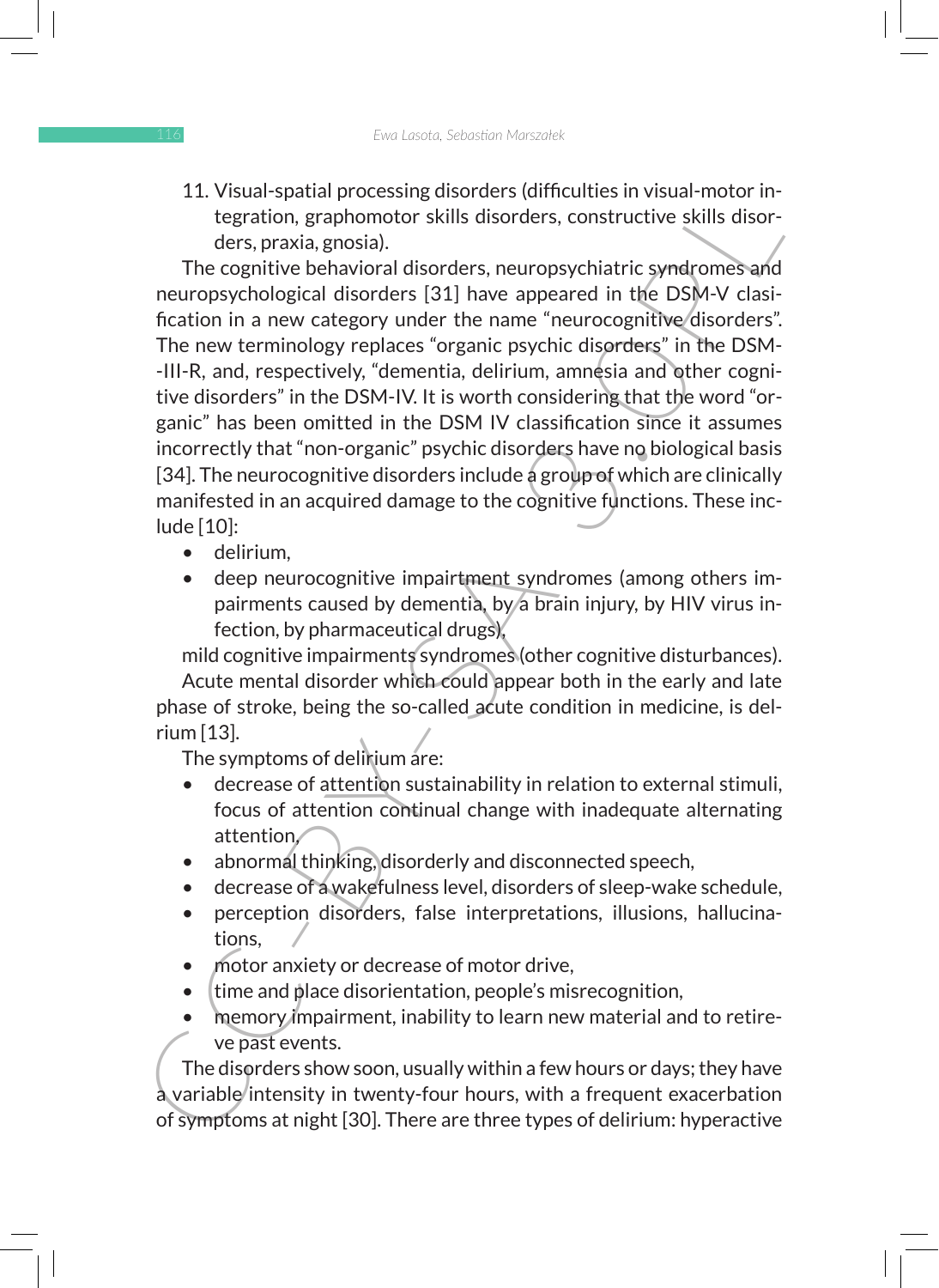delirium (psychotic symptoms where hyperactivity prevails), hypo-active delirium, which may be incorrectly interpreted as depression (sedation prevails), and mixed delirium (hypo- and hyperactive) [35, 10].

Delirium frequently occurs in hospitalised patients and ranges from 10% to 30 in hospitalised patients [30, 13, 36], and from 10% to 48% in patients in the acute phase of stroke [37]. Delirium patients have almost a 5 times higher risk of mortality within 12 months; they require a longer hospitalisation period, and are more likely to be dischared to long-term care institutions. Compared to non-delirious stroke patients, delirious patients have lower quality of life and a higher risk of developing dementia within two years after the stroke [37].

delirium (psychotoc symptoms where nyperactivity prevails), hypo-active<br>delirium, which may be incorrectly interpreted as depression (sedation<br>prevails), and mixed delirium (hypo- and hyperactive) [35, 10].<br>Delirium freque The delirium predisposing factors are: older age, presence of dementia, organic and mental illnesses [36]. There are numerous causes for delirium: infection, high fever, metabolic disorders, liver and kidney failures, endocrine disorders, thiamine deficiency, psychoactive substances poisoning, or caused, by their withdrawal, the substance withdrawals, significant blood loss, post-operative conditions, cardiac arrhythmia and heart failure, malignant hypertension, head injuries, convulsions, adverse drug reactions, focal brain damages [30]. The risk factors for acute phase stroke delirium are: older age, specific post-sroke syndromes (aphasia, neglect syndrome, dysphagia), visual disturbances, elevated cortisol level and the influence of anticholinergics [35].

Delirium, as a medicine acute condition, requires a quick identification of its cause and implementation of management. The course of delirium most frequently is turbulent, but it sometimes happens that it disappears by itself. If untreated, it may lead to death or permanent dementia. Casual treatment generally brings a quick recovery, yet deficits sometimes remain [30, 13].

Dementia is another disorder (associated with stroke) of a global character [5, 38/39]. Dementia is characterised by a gradaual decline in intellectual functions leading to social and professional disturbances. Memory, orientation, abstract thinking, ability to learn, visual-spatial perception, language functions, constructive praxy, and upper executive functions – such as planning, organisation and action sequencing are impaired in the state of dementia. Unlike delirium patients, dementia patients have retained consciousness until the late stages of the condition [30]. Delirium is most frequently associated with a systemic illness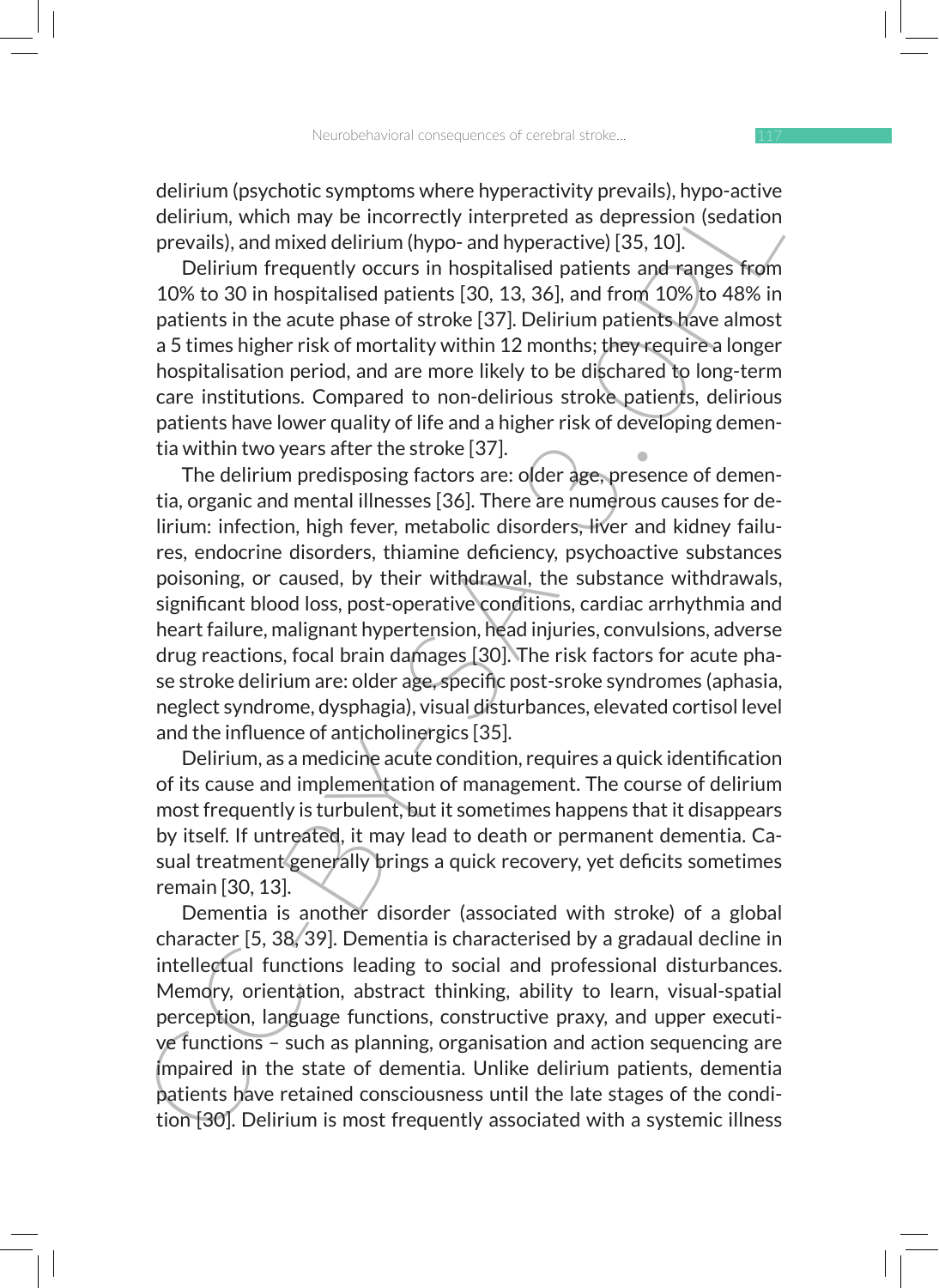or drug poisoning, while dementia is caused by a primary degerative or structural brain disease.

or area possoning, while demential is caused by a primary degerative or<br>structural brian disease.<br>Dementia, which develops after a stroke, called poststroke dementiar<br>(clinical name) is any kind of dementia a apearing afte Dementia, which develops after a stroke, called poststroke dementia (clinical name) is any kind of dementia appearing after a stroke regardless of its probable cause [5]. Vascular dementia is not synonymous with poststroke dementia, but merely one of its probable causes and is responsible only for some poststroke dementia cases. According to various authors, the development of poststroke dementia is determined by: age, lower education, diabetes, cardiac arrhythmia, a prior ischemic stroke, aphasia, and a more serious neurological deficit upon hospital admission, lower intelectual capacity prior to a stroke, cerebral atrophy, changes in the white matter [5, 39]. Some poststroke dementia patients are characterised by a gradual development of dementia syndromes, which suggests a degenerative basis of dementia. There ia an increasing number of reports concerning numerous, well-recognized risk factors of atherosclerosis and stroke which are diagnosed also in degerative dementia persons. They include, among others: older age, hypercholesterolemia, arterial hypertension, cigarette smoking, atrial fibrillation, diabetes, the APOE gene polymorphism [39].

The clinical data shows that medium-sized strokes in the caudate mucleus, thalamus, hippocampus, and the Sylvian fissure area on the dominant side worsen cognitive functions in the disease picture [12, 14]. Most authors consider the changes in the white matter, including the paraventricular one, or semioval centres, to be crucial to diagnose vascular dementia [12]. The presence of other changes, such as: numerous micro myocardial infarctions detected in the MRI examination, the hyperintensive foci in the white matter, or the presence of a large (strategic) stroke focus are not considered as typical for the pure cerebrovascular disease, and are not typical of vascular dementia.

The key symptom of dementia (massively important in the rehabilitation aspect) is the short-term and long-term memory impairment. Difficulty reproducing names of three objects after five minutes is a sign of a short-term memory impairment, an inability to learn new material. A patient's difficulty in remembering data of their own past, both the nearest and distant – what they did the previous day, if they remember the dates of historical events and commonly known facts – is a sign of a long- -term memory impairment [30].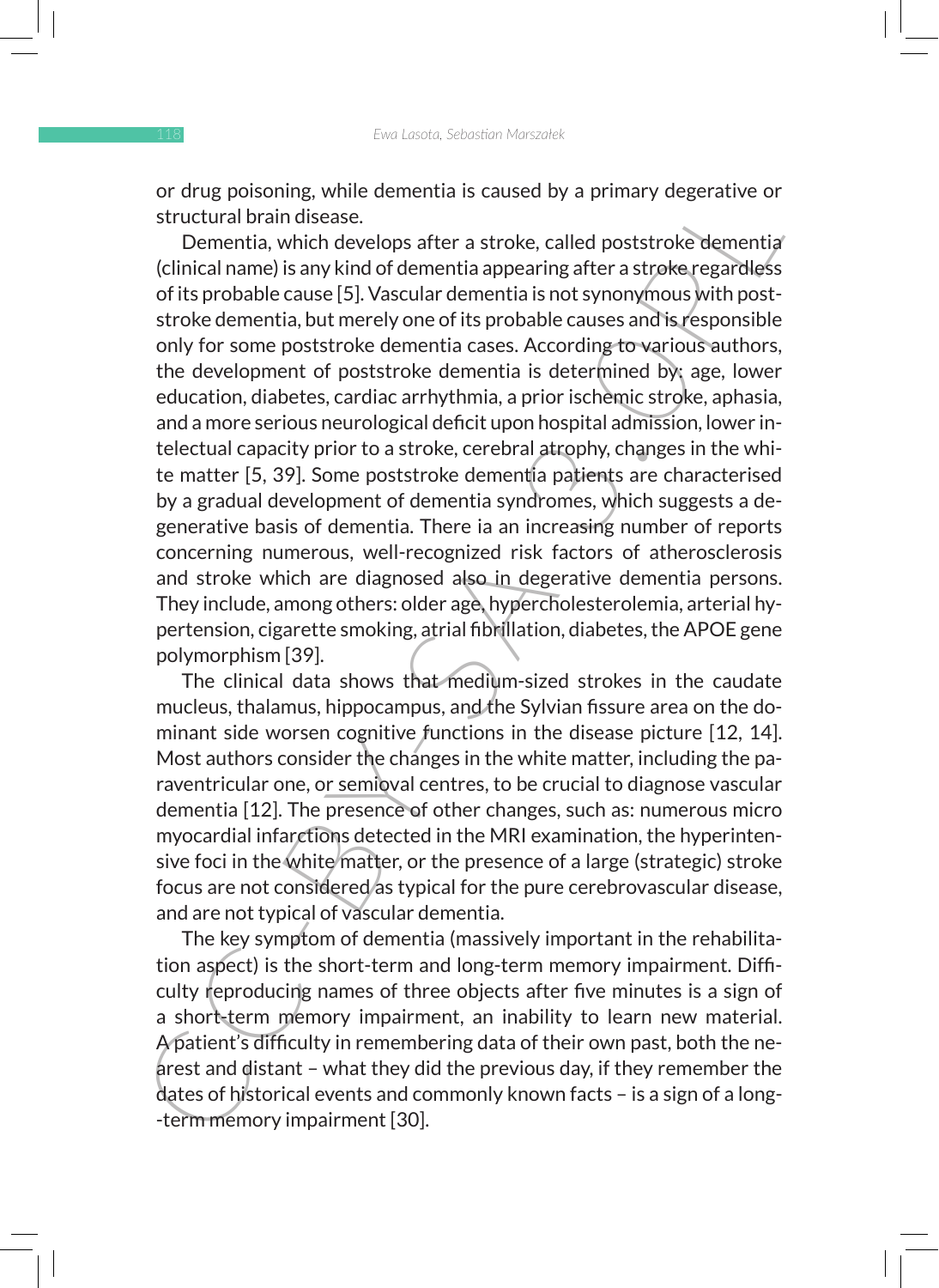Deterioration in cognitve functions mostly lessens after a few weeks, yet in some patients the cognitive deficit remains. The present data shows that in 25% to 30% of isschemic stroke patients sudden or late va $\ell$ scular cognitive disorders or vascular dementia develop [2, 6].

Summing up, both vascular changes in the brain and neurodegenerative diseases contribute to poststroke dementia. Their mutual inclinations will be frequently found in clinical use. The published clinical research does not provide encouraging information on possibilities of pharmacological prevention of poststroke dementia [5]. The risk factors control of vascular diseases and secondary preventive medicine of cerebral strokes are the key to the reduction of disorders and poststroke dementia.

Leteroration in cognitive functions mostly iesesns after a rew we-<br>vector in experimentative deficit remains. The present data shows that in 25% to 30% of isschemic stroke patients sudden or late vary<br>scular cognitive diso In the 70s, for the first time, attention was paid to the fact that post- -stroke patients hospitalised in rehabilitation departments suffer more frequent and more severe symptoms of depression than patients after orthopaedic surgeries [14]. Further research has proven that depression is the most common psychiatric complication in post-stroke patients. Depression is common after stoke, with rates, according to various authors, of 29-33% in patients within the first year after stroke [37]. Based on the review of the latest literature [5], approximately a third of stroke patients suffer depression within the first three months after the vascular event. Studies based on the extended observations has demonstrated that poststroke depression (PSD) is frequently a chronic disease with a remission-recurrent pattern [5].

PSD patients have a worse recovery prognosis, a higher risk of cognitive disorders development, which influences participation in rehabilitation in a negative way [6]. According to the biopsychosocial model, PSD is caused by biological factors (base pathophysiology of the brain and vessels), and by psychological ones, as a secondary reaction to physical, cognitive and social consequences of a stroke [6].

Early studies implied that PSD is mainly associated with the left hemisfere lesions, however, a recent review of studies and meta-analysis have found no support for this "location hypothesis" [5]. Other researchers suggest that lesions in fronto-subcortical regions are involved in develpoing PSD. They are often accompanied by impairments in executive functioning. Current interests of researchers in the role of the PSD base mechanisms are focused on the biological markers, e.g. the CRP level, neopterin concentration, hemocysteine level, deficiency of monoamine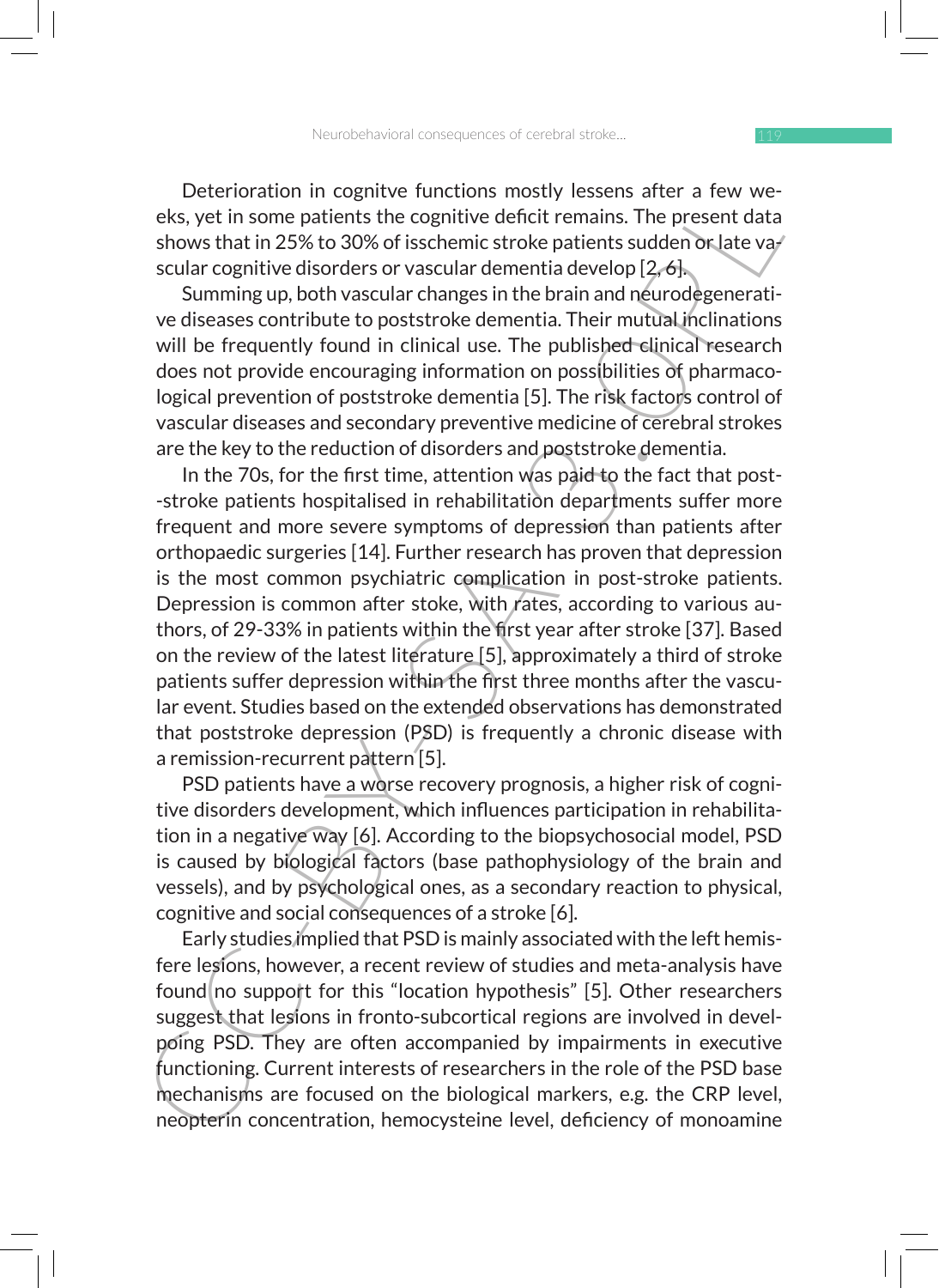neurorrasmitters, folic acid and B12/Vramin denotency [5]. Unner factors which can cause the PSD development include cognitive disorders, physical disability, communication problems, anxiety, lower quality of life, low soc neurotrasmitters, folic acid and B12 vitamin deficiency [5]. Other factors which can cause the PSD development include cognitive disorders, physical disability, communication problems, anxiety, lower quality of life, low social support. The study conducted by van Mierlo *et al*. [5] has revealed a wide range of psychological factors worsening depressive disorders including: passive way of coping with stress, hopelessness, nonacceptance, inablity to see advantages – catastrophisation. Risk factors predisposing to PSD are also: prior strokes and depression episodes, female gender, living alone, stressful social factors appearing prior to stroke [14, 26].

Most authors believe that the basic symptoms of PSD are: depressed mood, reduced appetite or weight loss, energy loss, insomnia and social withdrawal. Yet, thought disorder, guiltiness and lowered self-esteem, emotional oversensitivity and daily mood swings appear less often. The PSD occurrence is linked to a higher mortality rate (in the acute phase of stroke) and suicidal thoughts [14].

Since the occurence of PSD symptoms influences the patient's health in a negative way, it is recommended to start antidepressant therapy as soon as possible after the symptoms have been confirmed. So far it has not been established unequivocally which group of antidepressants is more effective in treating PSD.

Anxiety disorders are the second most frequent psychiatric stroke disorder [5]. According to various authors the percentage of patients with anxiety disorders ranges from 18-25% [37]. Research has shown that depression and anxiety are often treated as natural psychological reactions after stroke and require no treatment [40]. Thus, from the perspective of long-term outcome of stroke patients, systematic screening is essential.

The most common clinical syndromes include: anticipatory anxiety, concern, energy loss and increased muscle tone. Anxiety disorders can co-occur with depressive disorders; some authors associate it with stroke cortical lesions. Others prove that anxiety disorders in the acute phase of stroke may precede PSD symptoms later [40]. Anxiety disorders more frequently occur in patients who abused alcohol in the past [14].

Benzodiazepines are the medications most commonly used in treating anxiety disorders, treatment which should be time-limited due to their quick psychic and physical dependence. Similar efficacy to diazepine when treating PSA disorders has been proven with busiprone or with SSRI group antidepressants therapy [14].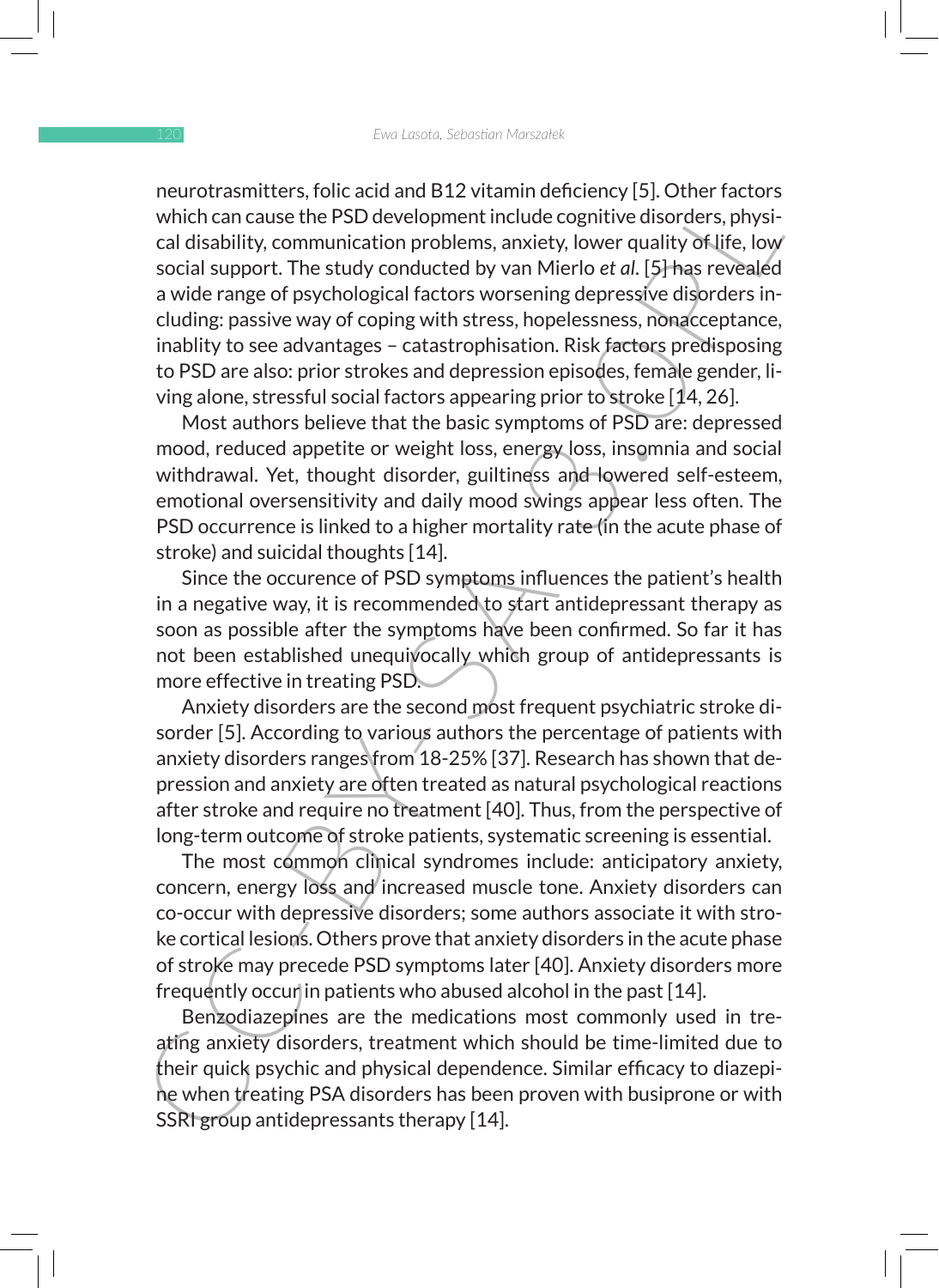Enotional laadlity is a disorder which involves the lessening or con-<br>trol over emotions, so that an individual suffering from it finds them-<br>selves crying uncontrollably at something that is only moderately sad<br>(or not sa Emotional lability is a disorder which involves the lessening of control over emotions, so that an individual suffering from it finds themselves crying uncontrollably at something that is only moderately sad (or not sad at all), or laughing in an uncontrolled way when a situation is not objectively humorous. Pathological crying results in stereotypical outbursts of crying in response to various emotional stimuli, such as joy, excitement, sadness or social situations. A sudden onset of crying or laughing occuring in response to external stimuli (eg. a physician asking about general feeling) or internal stimuli (eg. thinking about something sad or funny) in an inappropriate context [5]. There have been reports of emotional lability following a variety of central nervous system disorders (eg. multiple sclerosis, Parkinson's disease), but the condition most often follows stroke [5]. Research indicates that emotional lability syndromes such as pathological crying or laughter appear in 15% of acute phase stroke patients. According to the recent meta-analysis, among 15 individuals, 1-5 patients experienced emotional lability one month prior stroke [5].

Most researchers consider pathological crying as a sign of serotonin conduct disorders and SSRIs are used in treatment. The literature data suggests that the use of antidepressants reduces the frequency and severity of uncontrolled outbursts of crying or laughter in poststroke emotional lability.

Apathy has been defined as deep disorders of motivational aspect of any conscious goal-oriented behaviour [41]. In the literature descriptions of these symptoms have appeared in the past under different names: the loss of psychic autoactivation (LPA), psychic akinesia, aboulia, akinetic mutism, frontal adynamia, depression, dementia, etc. In 1990 Martin suggested the term *apathy or indifference syndrome* to describe disorders in the field of a broadly understood behavioral sphere, whose cause lies in the primary motivating factor deficit [5, 41]. The term has been already used widely in the subject literature (it was used earlier also in psychiatry to describe negative symptoms in patients with no brain structural lesions, eg. Schizophrenia).

Poststroke apathy occurs in 34.6% of patients within 4 months following stroke [5]. A review of current literature associates motivational deficiency disorder in behaviour with dysregualation of one or a few existing cortical-subcortical functional systems regardless of the fact which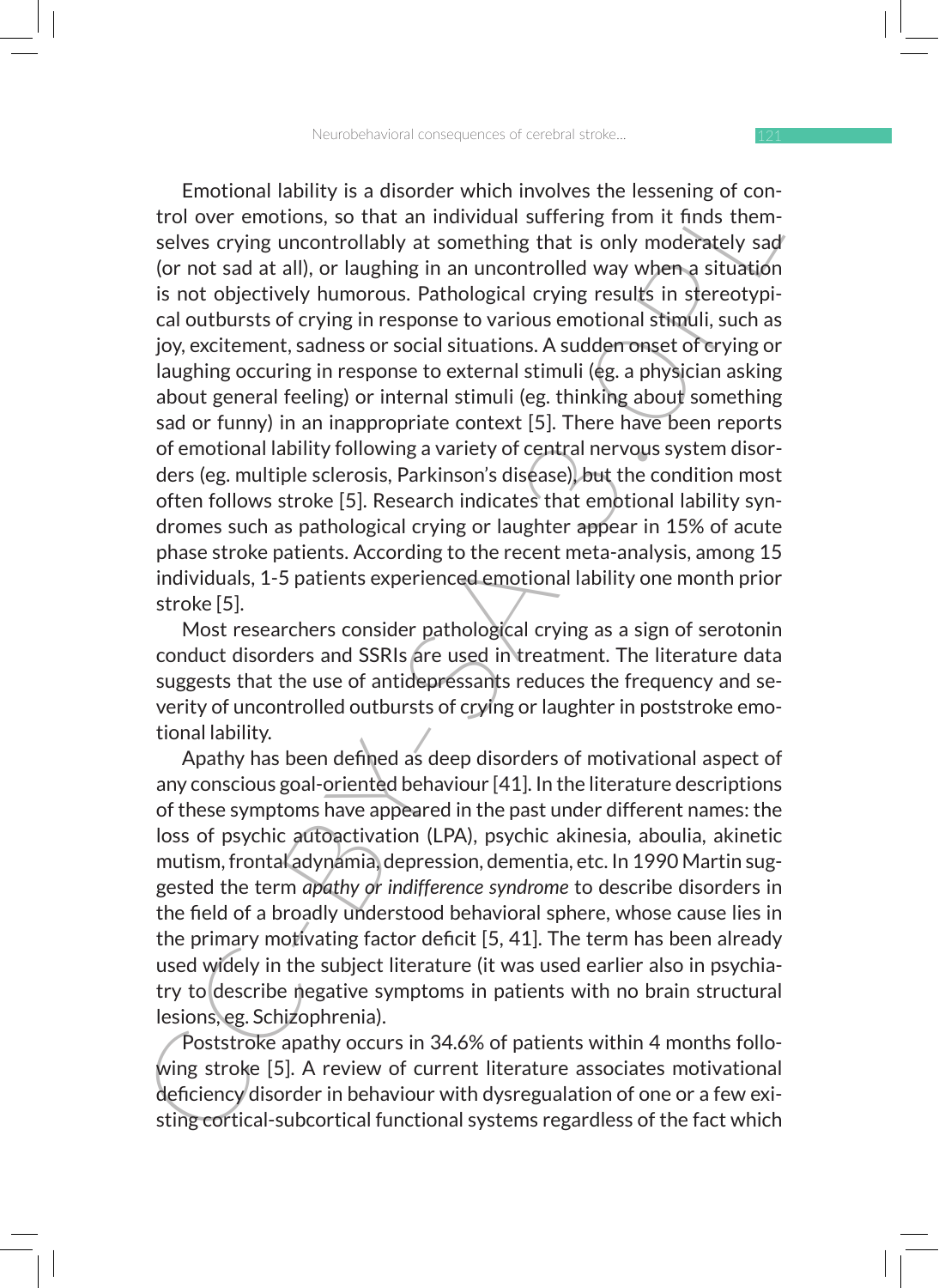creation angea. Inree cricular, particularly signincant in bena-<br>viour regulating are anatomically organised to arise and finish in diffe-<br>rent parts of the prefrontal cortex, excluding from the system<sup>3</sup>teleo.<sup>3</sup><br>also for circuit has been damaged. Three circuits, particurally significant in behaviour regulating are anatomically organised to arise and finish in different parts of the prefrontal cortex, excluding from the system the basal ganglia and thalamus. The most important for the motivating factor, thus also for initiating of any goal-oriented and conscious behaviour, is the so- -called limbic circuit arising in the cingulate cortex and further including the ventral striatum part, ventral globus pallidus part and also medial dorsal thalamus parts, which give rise to projections back to the frontal part of the cingulate cortex. The limbic structures of the stratium and of the globus pallidus play a particularly important role in the neural system initiating (motivating) behaviour, and here it is important that they receive afferent information from the amygdala (engaged in emotional marking of sensory stimuli) and from the hippocampal formation responsible for, among other things, comparing new stimuli with previous experience and giving rise to projections to the basal ganglia, among other things, engaged in initiation of motor behaviour [5, 41].

Neurorehabilitation of an apathy syndrome patient causes numerous difficulties already at the therapy developing stage in relation to the essence of deficit. Apathy – especially severe – may lead to therapeutic helplessness and – apart from cognitive disorders, depression and pain – is a factor especially hindering a patient's rehabilitation process [41, 42].

From the theoretical point of view, the following can be included in the group of medications positively influencing apathy: monoamines, their precursors and antagonists of receptors for monoamines, and also medications increasing their concentration [42].

#### **Cognitive rehabilitation**

The therapy of cognitive functions disorders is based on the general assumption that the improvement of cognitive functions is a condition of reducing general disability following brain damage [33]. Good effect of treating speech disorders has been known for years [17]. The verbal communication improvement is very important, but rehabilitational interventions must be expanded including other areas of cognitive functioning, such as: attention, perception, thinking, constructing, programming, intelectual activity controls. The group of these effects is named cognitive rehabilitation therapy (CRT) and neuropsychologists play the leading role in this therapy. Their role is to establish the existing neurocognitive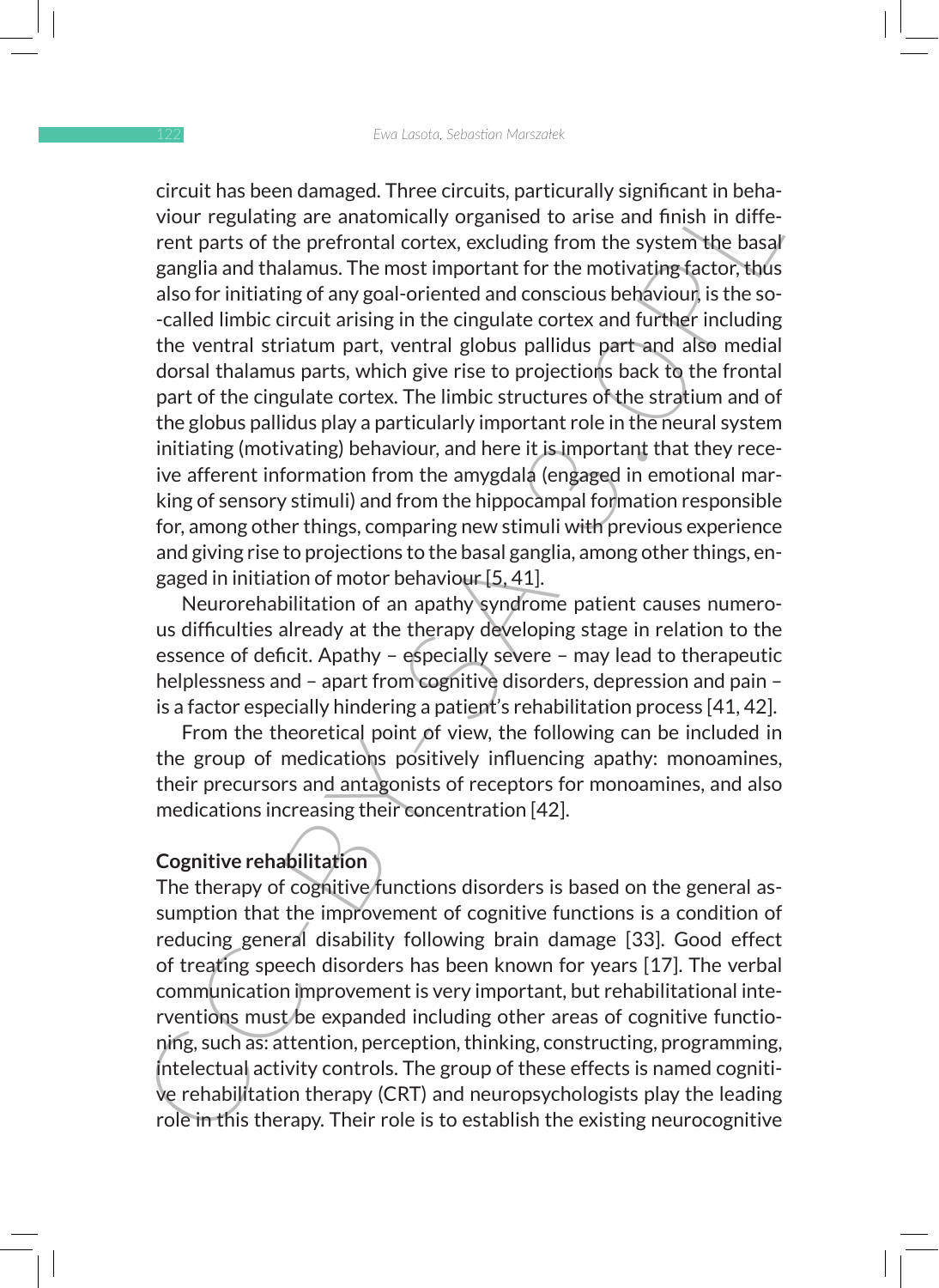deficits and to develop procedures aiming at restitution of functions or compensation-adaptation actions [32, 43].

Modern technical equipment with suitable computer software lends itself to cognitive rehabilitation [9, 21, 29, 44, 45]. It results from the clinical practice perspective that awareness of one's deficits is a crucial factor determining success in rehablitation [16]. Without realising and understanding abnormalities in one's functioning, a patient does not make an effort to correct errors, does not focus on exercise, which usually creates no expectations to reorganise the disabled activity. It can be really easily observed in patients with asonognosia the hemineglect syndrome, sensory aphasia or with the conduct and behaviour programming disorder due to frontal lesions [29].

#### **Summary**

enetists and to develop proceaures aiming at restrutution or functions or<br>compensation-adaptation actions [32,43].<br>Modern technical equipment with suitable computer software lends<br>itself to cognitive rehabilitation [9, 21, Stroke is the second most common cause of death and the leading cause of acquired disability in adults in the developed countries (WHO) [1]. Stroke most often affects the motor functions. The neurocognitive disorders, including neuropsychiatric disorders are common and permanent poststroke consequences. They influence quality of life and long- -term prognosis in a big extent. Depression occurs more frequently in poststroke patients than in general population [5]. Anxiety is also common following stroke [5], similarly to apathy syndrome [37]. The origin of these syndromes is unknown, but their prevalence suggests common base mechanisms, that is fluctuasions of neurotransmitters, inflammations or disturbed links with the limbic system. Poststroke cognitve functions disturbances are often overlooked due to the dominant character of the other 'vascular' deficits, such as: hemiparesis, hemianopsia, at least at the initial phase of disability  $[2, 32, 33]$ . It results from the clinical experience that cognitive functions disorder patients are more helpless than patients with a motor deficit who, with suitable organisation of life, can become relatively independent and, most of all, they do not lose mental and emotional attention. However, difficulties in verbal communication, reading and writing disorders, inability to remember current information or retrieve past information, difficulties in logical reasoning, inadequate emotional reactions, reduced capacity for higher-level emotions, and limited awareness of one's deficits create considerable disruptions in social functioning and in the circle of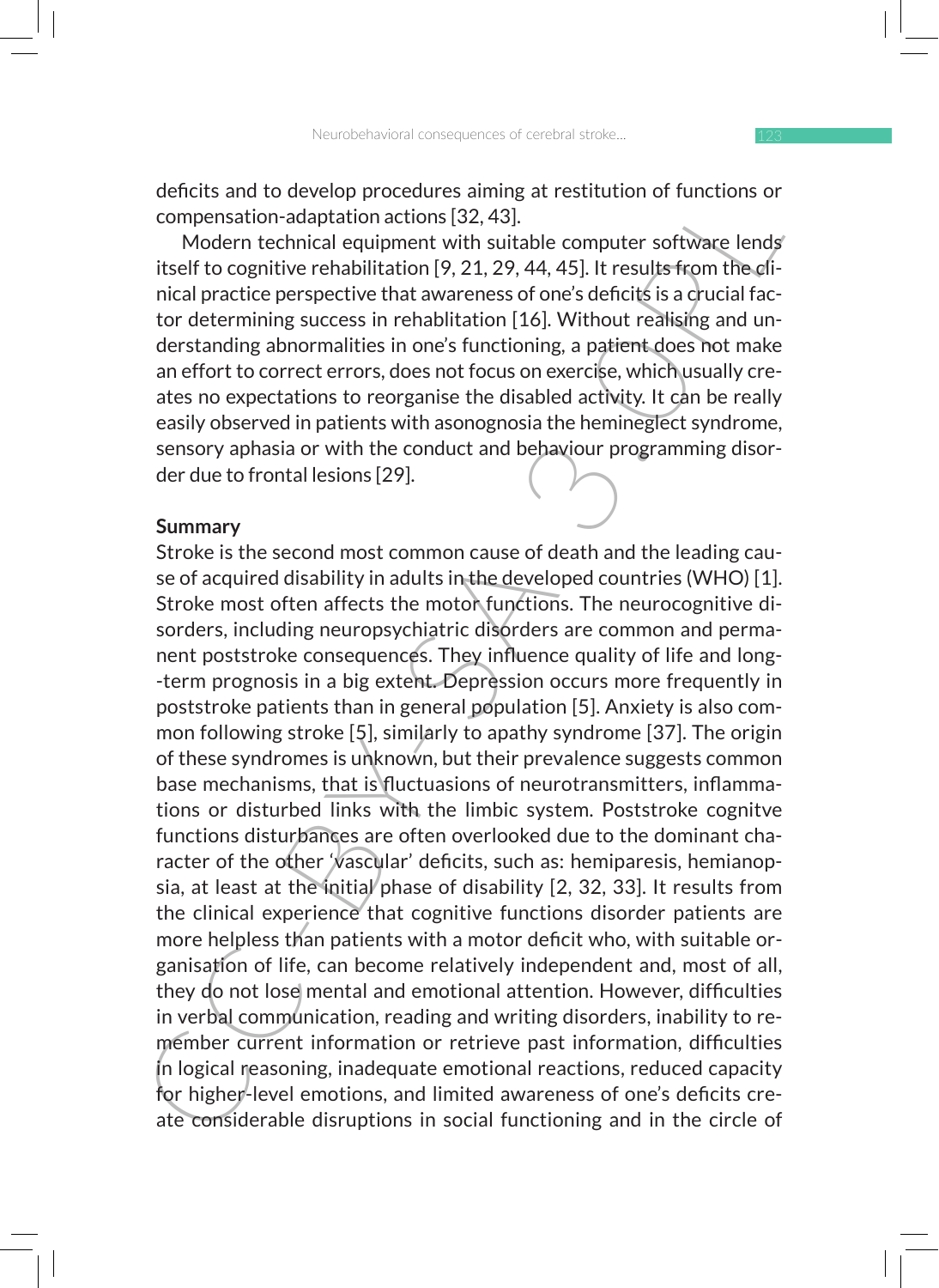the cooset pope). Ine awareness or the compute dentrs enables<br>tion necessity is on the rise among patients, both in the medical society<br>and among patients families [4, 23]. The improvement of the cognitive<br>functioning is n the closest people. The awareness of the cognitive deficits rehabilitation necessity is on the rise among patients, both in the medical society and among patient's families [4, 23]. The improvement of the cognitive functioning is not the only form of psychological aid to a poststroke patient. The professional psychotherapy aimed at support, alleviating pathological emotional behaviour, insight improvement, relaxion training, patient and their relatives' psychoeducation are an essential element of the improvement process [14, 26]. Psychotherapy and cognitive therapy should not be treated just as a luxurious extra to rehabilitation, but as an integral element of comprehensive rehabilitation to improve poststroke patients' quality of life since, quoting Howard A. Rusk *We have learned to add years to human life, so we are responsible for adding life to those years*...

Neurorehabilitation is a complex process requiring comprehensive measures on various levels. Identifying, control and modification of risk factors of neurocognitive impairment patients is crucial [2, 3, 4]. It is important to introduce pharmacological and non-pharmacological forms of treatment as soon as possible. Further research on neurophysiological processes undergoing in brain injury patients and analysis of the effectiveness of employed therapeutic strategies are needed.

#### **References**

1. Bembenek J. Przezczaszkowa stymulacja magnetyczna po udarze. Neurol Dypl 2016; 11(5): 7-13.

2. Burton L, Tyson SF. Screening for cognitive impairment after stroke: a systematic review of psychometric properies and clinical utility. J Rehabil Med 2015; 47: 193-203.

3. Ganguly K, Byl NN, Abrams GM. Neurorehabilitation: Motor Recovery After Stroke as an Example. Annals of Neurology 2013; 74: 373-381.

4. Reinkensmeyer DJ, Burdet E, Casadio M, et al. Computational neurorehabilitation: modeling plasticity and learning to predict recovery. J Neuroeng Rehabil 2016; 13: 42.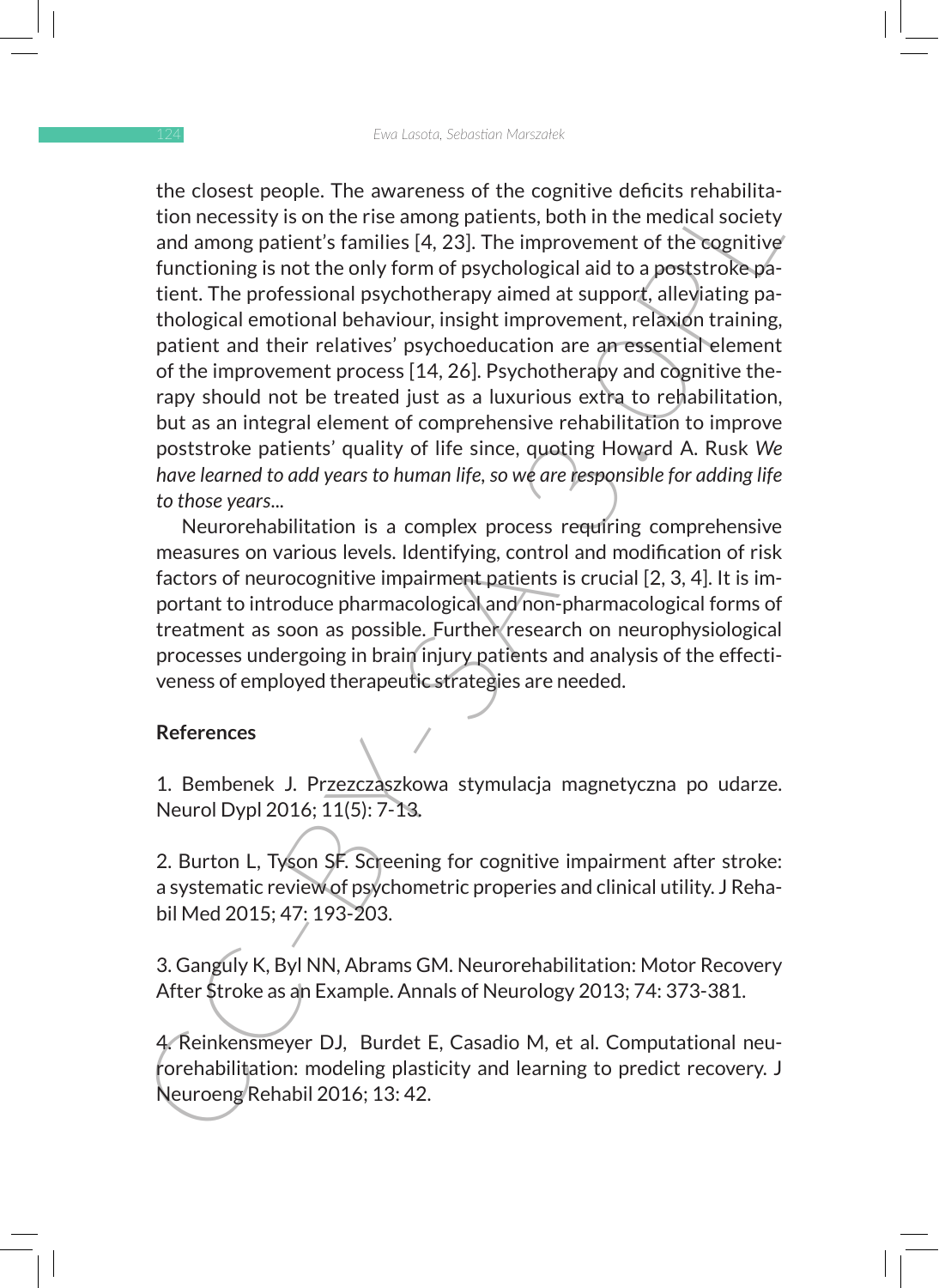5. Douven E, Schievink SH, Verhey FR, et al. The Cognition and Affect after Stroke - a Prospective Evaluation of Risks (CASPER) study: rationale and design. BMC Neurology 2016; 16:65.

6. Chen CN, Tsai CC, Chung CY, Chen CL, Wu K, Chen HC. Potential predictors for health-related quality of life in stroke patients undergoing inpatient rehabilitation. Health Qual Life Outcomes 2015; 13:118.

7. Malczewski D. Wczesna rehabilitacja i profilaktyka powikłań po udarze mózgu. Terapia 2006; 10: 22-25.

8. Laidler P. Rehabilitacja po udarze mózgu. Warszawa: Wydawnictwo Naukowe PWN; 1996.

9 Rejzner C, Gustyn T, Stelmasiak Z. Rehabilitacja osób z naczyniowym uszkodzeniem mózgu. Warszawa: Wydanictwo Lekarskie PZWL; 1998.

10. Diagnostic and statistical manual of mental disorders – fifth edition (DSM-V). Arlington: American Psychiatric Association; 2013.

11. Hommel M, Carey L, Jaillard A. Depression: Cognition relations after stroke. Int J Stroke 2015; 10: 893-896.

12. Knopman DSK. Otępienie i choroba naczyniowa mózgu. Neurol Dypl 2006; 2: 24-33.

13. McManus J, Pathansali R, Steward R. Zespół majaczeniowy u pacjentów z udarem mózgu. Neurol Dypl 2008; 1: 30-36.

3. Douven E, schewink Srt, verrey Frk, et al. ine Cogniton and Artects.<br>
after Stroke - a Prospective Evaluation of Risks (CASPER) study: rationa-<br>
learn of Risks (CASPER) study: rationa-<br>
learnd design. BMC Neurology 201 14. Man GJM, Hafsteinsdóttir TB, Lindeman E, Geerlings M, Grobbee DE, Schuurmans MJ. Clinical Manifestationof Depression after Stroke: Is It Different from Depression in Other Patient Populations? PloS ONE 2015; 10(12).

15. Pobielska M, Pobielski J. Terapia zaburzeń psychicznych po udarach mózgu. Terapia 2008; 1: 2-25.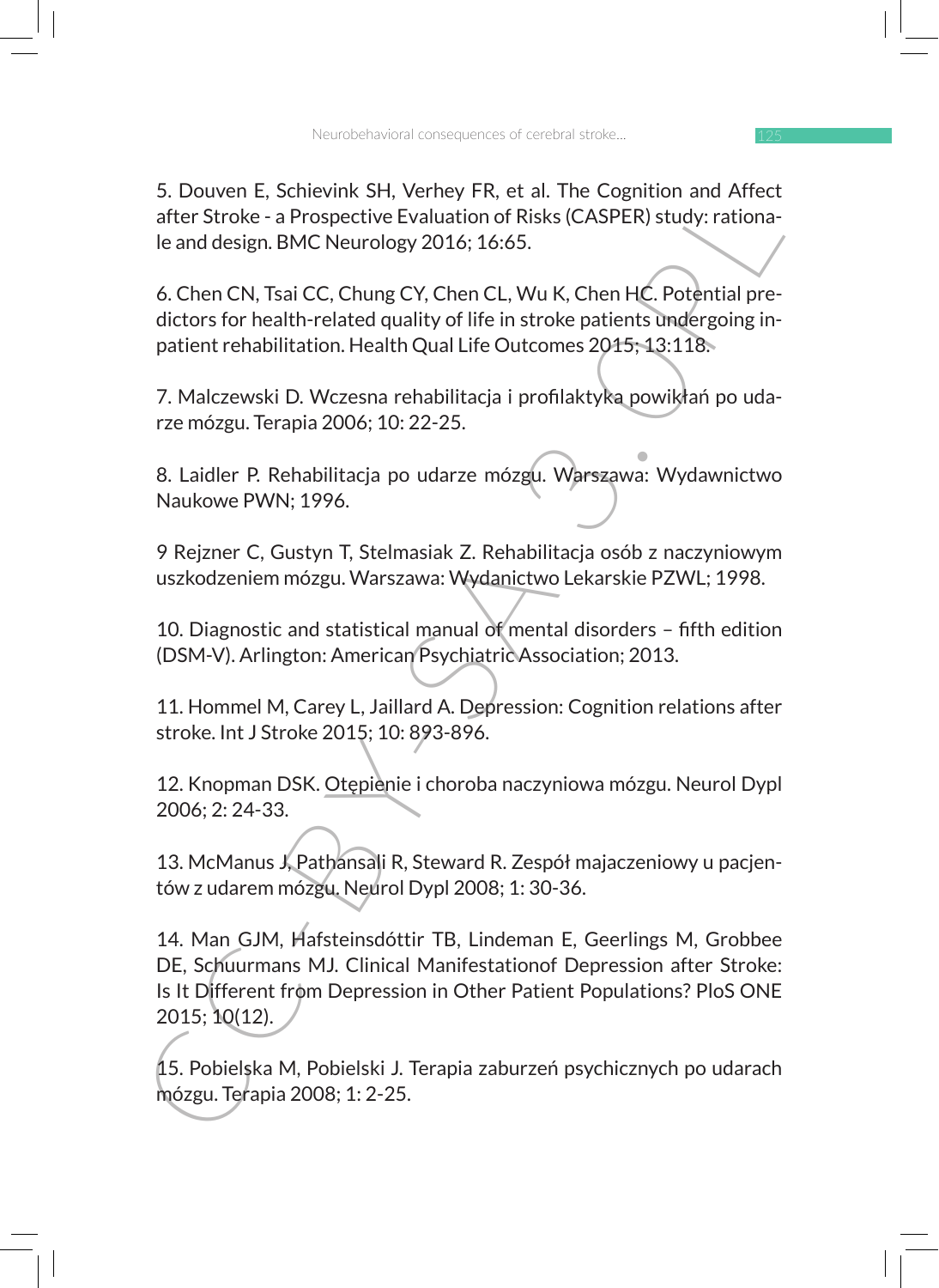16. Orfei MD, Robinson RG, Prigatano GP, et al: Anosognosia for hemiplegia after stroke is a multifaceted phenomenon: a systematic review of the literature. Brain 2007; 130: 3075-3090.

17. Warren JE, Crinion JT, Ralph MLR, Wise RJS. Anterior temporal lobe connectivity correlates with functional outcome after aphasic stroke. Brain 2009; 132: 3428–3442.

18. Kossut M. Mechanizmy plastyczności mózgu. Warszawa: Wydawnictwo Naukowe PWN;1994.

19. Kossut M. Plastyczność mózgu po udarze - mechanizmy neuronalne. Neurol Neuroch Pol 2008; 42 /Supl/4: 290.

20. Herzyk A. Wprowadzenie do neuropsychologii klinicznej. Warszawa: Scholar; 2009.

21. Dimitrijević MR. Plastyczność układu nerwowego w procesie przywracania funkcji ruchowych u ludzi. Neurol Neurochir Pol 1996; 30 / Supl./: 9-15

22. Mak M. Neurorehabilitacja jako forma oddziaływania terapeutycznego w chorobach psychicznych. Terapia 2008; 1: 46-49.

10. Orrel MU, Kobinson Kv, Prigatano Gr. et al: Anosognosia tor nemi-<br>plegia after stroke is a multifaceted phenomenon: a systematic review of<br>plegia after stroke is a multifaceted phenomenon: a systematic review of<br>the li 23. Wall KJ, Isaacs ML, Copland DA, Cumming TB. Assessing cognition after stroke. Who misses out? A systematic review. World Stroke Organization 2015; 10: 665-671.

24. Thompsn M, Thompson L.Neurofeedback, Wrocław: Biomed Neurotechnologie; 2012.

25. Seniów J, Członkowska A. Poznawcze i emocjonalne konsekwencje udaru mózgu w aspekcie rehabilitacji. Rehabil Med 2003; 7: 9-14.

26. Baddeley AD, Kopelman MD, Wilson BA. The Handbook of Memory Disorders. Chichester: John Wiley & Sons Ltd; 2002.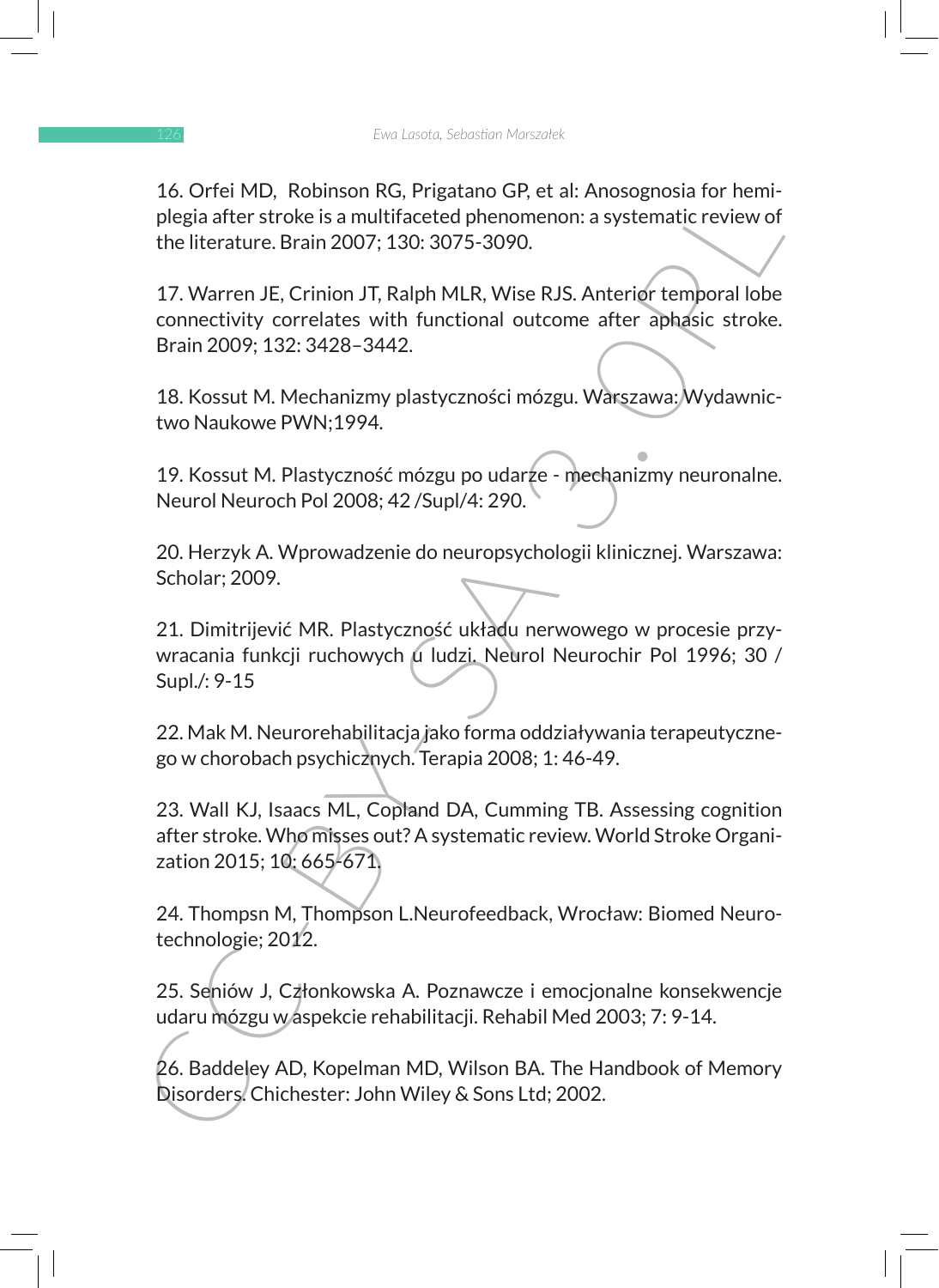27. Wilson B. Memory rehabilitation: Integrating theory and practice. New York: The Guilford Press; 2009.

28. Seniów J. Rehabilitacja neuropsychologiczna chorych z zaburzeniami poznawczo-behawioralnymi po uszkodzeniu mózgu. Neurol Neurochir Pol 2005; 39 (supl. 3): 747-750.

29. Kaplan HI, Sadock BJ, Sadock VA. Psychiatria kliniczna. Wrocław: Wydawnictwo Urban & Partner; 2012.

30. Carson RC, Butcher JN, Mineka S. Psychologia zaburzeń. Sopot: GWP; 2003.

31. Jokinen H, Melkas S, Ylikoski R, et al. Post-stroke cognitive impairment is common even after successful clinical recovery. Eur J Neurol 2015; 22: 1288–1294.

32. Zucchella C, Capone A, Codella V, et al. Assessing and restoring cognitive functions early after stroke. Funct Neurol 2014; 29(4): 255-262.

33. Diagnostic and statistical manual of mental disorders – fourth edition (DSM-IV). Washington: American Psychiatric Association; 2005.

34. Carin-Levy G, Mead GE, Nicol K, Rush R, Wijck van F. Delirium in acute stroke: screening tools, incidence rates and predictors: a systematic review. J Neurol 2012; 259: 1590–1599.

35. Smith PJ. Delirium affects length of hospital stay after lung transplantation. J Crit Care 2015; 30: 126–129.

2.1. Willson B. Memory renaulitation: integrating theory and practice.<br>
New York: The Guilford Press; 2009.<br>
28. Seniów J. Rehabilitacja neuropsychologiczna chorych zraburzeniami<br>
poznavczo-behawioralnymi po uszkodzeniu mó 36. Klimiec E, Dziedzic T, Kowalska K, et al. Prospective Observational Polish Study on post-strok delirium (PROPOLIS): methodology of hospital-based cohort study on delirium prevalence, predictors and diagnostic tools. BMC Neurology 2015; 15: 94.

37. Pendlebury ST. Stroke-related dementia: Rates, risk factors and implications for future research. Maturitas 2009; 64: 165-171.